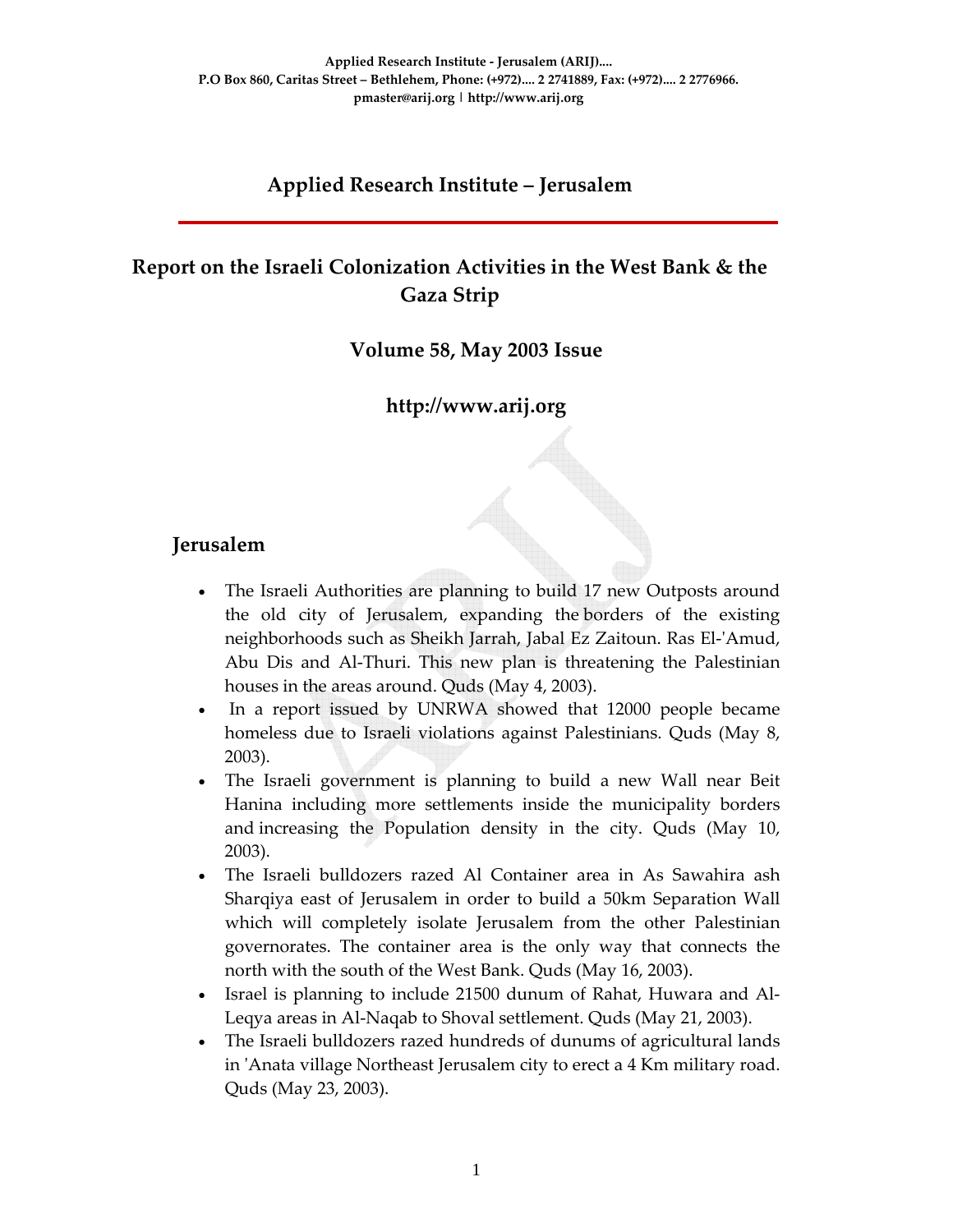- The Israeli Ministry of Housing and construction decided to build 500 new housing units in Maʹale Adumim settlement east of Jerusalem. Quds (May 24, 2003).
- The IOF demolished a two-storey residential building in 'Abed Al-Hamid Shuman Street in Beit Hanina, without pre‐notification under the pretext of not having building permits. The building is owned by Sufian and Othman Faris Meswada. Wafa (May 26, 2003).
- The Israeli bulldozers continued razing hundreds of dunums of agricultural lands in ʹAnata village Northeast of Jerusalem to continue building another 10km of the Separation Wall. This violation will isolate 'Anata and Hezma villages from the rest of the governorate. Quds (May 25, 2003).
- Jerusalem Municipality is willing to build a new Israeli neighborhood "Kadmout Tesyoun" on the eastern borders of Jerusalem city near Abu Dis village. The neighborhood consists of 230 housing units and is to be built on 100 dunums of lands. Quds (May 30, 2003).

### **Jenin**

- The Israeli bulldozers demolished a two-storey house was demolished in At Tayba town, to the West of Jenin under the pretext of its location close to the Separation Wall area. The house belongs to Fathi Sadiq Ighbara. Wafa (May 1, 2003).
- The Israeli bulldozers started razing agricultural lands in Jalbun village in Jenin cultivated with Olive trees, Wheat and barley. The lands lie in the middle of Jalbuʹ, Merav and Yashuʹ settlements in the North, East and South. Quds (May 3, 2003).
- Thousands of dunums of agricultural lands were burnt by some Jewish settlers in the Northern valleys, mainly in Tammun and Al-Biqay'a districts, destroying crops. Quds (May 11, 2003).
- More than 20 bulldozers backed by Apache Helicopters staged into Jenin city and caused sever damages to a number of houses, of which Salim Al‐Nasra and Dr. Hisham Al‐Saʹdi were known. Quds (May 12, 2003).
- In a report issued by Jenin Governorate, a total of 1000000000 US & is the losses of the district since the beginning of Al Intifada due to tight closures and checkpoints. Quds (May 14, 2003).
- In a report issued by The Land Research Center, seven houses were demolished north of Bartaʹa ash Sharqiya village in Jenin under the pretext of not having building permits, more than 1500 Olive tree were uprooted to erect a new bypass road. Bartaʹa ash Sharqiya village is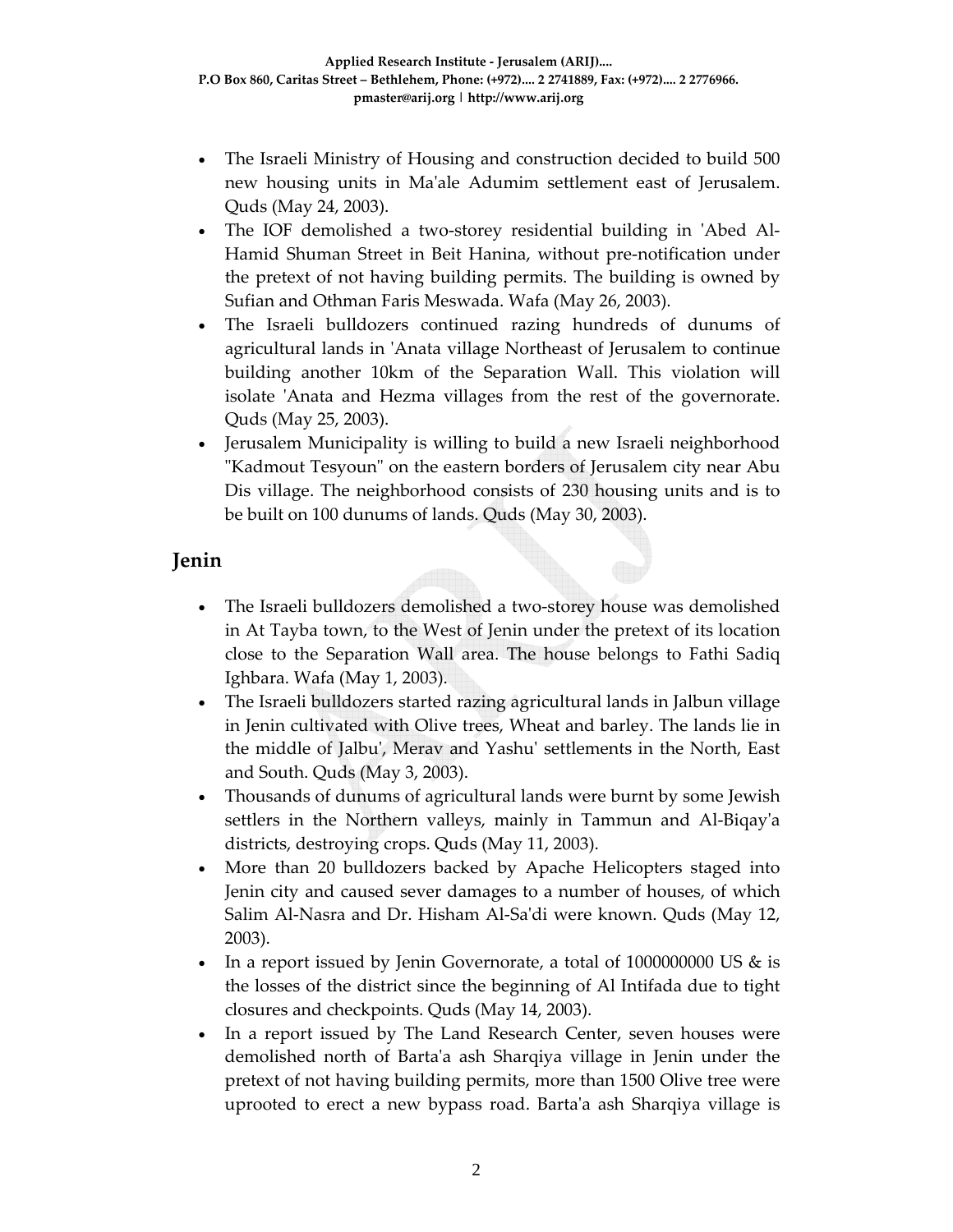located to the west of the Separation Wall area, almost 100 dunums of agricultural lands uprooted with 800 Olive trees are also were also. Quds (May 15, 2003).

- 2150 dunums of agricultural lands cultivated with Wheat were burned were destroyed by the IOF and a number of Jewish settlers east of Tammun village in Al‐Biqayʹa valley. The lands belong to Ahmad Mustafa Bani ʹOdeh, ʹAqab Mustafa Hassan and ʹAref Jaber Al‐Tubasi. Alhayat Al‐Jadedah (May 24, 2003).
- The IOF bombed a two-storey house in Al-Hadaf neighborhood in Jenin district. The house belongs to Tahsen Abu Alil. Wafa (May 29, 2003).
- The Israeli bulldozers razed a wide area of agricultural lands cultivated with Olive trees and confiscated hundreds of dunums in Al‐Yamun and Yaʹbad villages to the south of Jenin, at a favor of the Separation Wall. Quds (May 29, 2003).
- The IOF broke into Al-Zaka commission in Jenin district and caused sever damages to the properties. On the other hand, the IOF staged a number of Olive trees in Al Yamun village and belong to Fuad ʹAbed Al‐Rahman Samudi. Quds (May 31, 2003).

### **Tulkarm**

- The Israeli bulldozers destroyed 40 dunums of agricultural lands cultivated with Wheat, in Dahiyat Shuikeh alongside the green line in Tulkarm district and belong to Al-Sheikh 'Ali family. Quds (May 6, 2003).
- The Israeli bulldozers demolished the house of Subhi Al‐Ashqar in Saida town, north of Tulkarem district. Quds (May 16, 2003).
- The Israeli Forces confiscated hundreds of dunums of agricultural lands in Nazlet Issa and Baqa Esh Sharqiyya in Tulkarm in order to erect a new military fence. At the same time, the IOF isolated thousands of agricultural lands in Al‐Kafriyat village and hindered their landlords from reaching their lands. Quds (May 19, 2003).
- The IOF staged into Tulkarm city and took over a number of houses turning them into military bases. The houses belong to: ʹAbed Al‐ Karem ʹAwad, Bassam Al‐Domari, Saleh Al‐ʹAnouz and Abu Luai Al‐ Furani. Quds (May 25, 2003).
- The IOF took over the houses of Abu Tamam, Al‐Khateb and Tabal families in Tulkarem camp and turned them into a military baracks. Quds (May 28, 2003).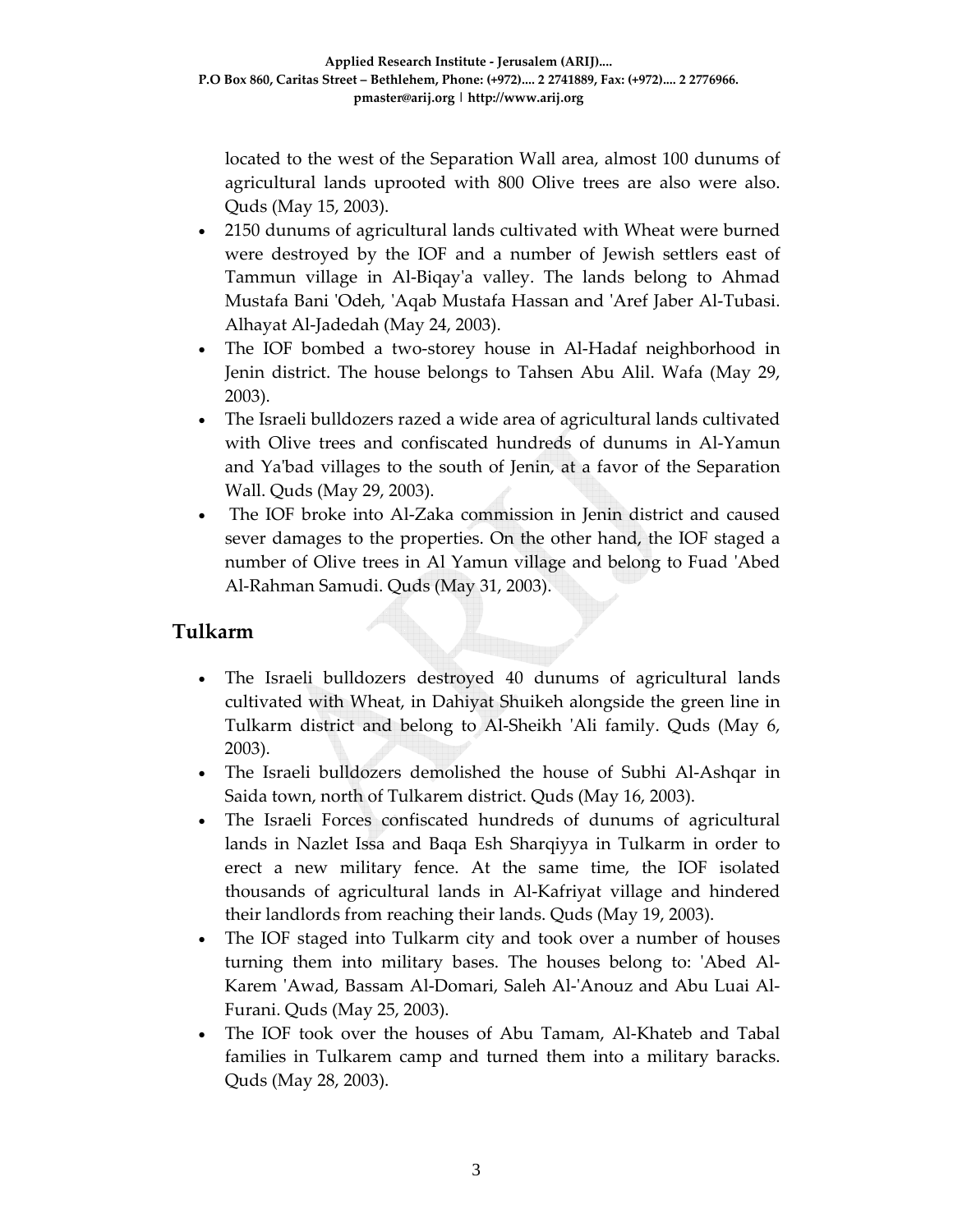### **Nablus**

- The Israeli bulldozers demolished a two-storey house of Azhar Ghassan Hanahi in Beit Furik village in Nablus and other two‐storey house of Martyr Mahmmoud Hanahi. Quds (May 3, 2003).
- The IOF broke into the Medical relief committee and the Medical Center in Nablus and Ramallah districts, causing sever damages to properties. Quds (May 6, 2003).
- The Israeli Forces bombed a house in Zawata village North of Nablus district, which belongs to Taleb Judeh. Alhayat Aljadeeda (May 8, 2003).
- The Israeli Forces handed resident Najwa Zeidan a military order to uproot the Olive trees field cultivated in her 26 dunums of land in Deir Istiya village. The Israeli bulldozers earlier uprooted 600 Olive trees and razed tens of dunums from the same land. Quds (May 9, 2003).
- The IOF broke into Rafidya governmental hospital, causing severe damages to the doors and properties. Wafa (May 12, 2003).
- The IOF surrounded Abdul Wadoud Al‐A'sali four‐storey building (consists of 18 flats and 14 stores and shops). in Rafidyia city, west of Nablus district and blow up his carpentry shop causing severe damages to other stores in the building. IPC (May 13, 2003).
- The Israeli Forces took over the house of Shahir Tawfiq Hassan Nasrallah from Beit Furik east of Nablus city after forcing five members of the family to evacuate the house under the threat of weapons. Quds (May 15, 2003).
- The Israeli bulldozers razed a wide agricultural land in 'Auarta and Kfar Kalil villages cultivated with Olive, Citrus and beans, in order to build a new outpost called Iriz 2. Many houses are threatened to be demolished as a cuse of the Israeli vilation. Quds (May 16, 2003).
- The IOF demolished the house of Martyr Radwan Salah Hussein Al‐ Qarw in 'Ein Beit El-Ma camp in Nablus. Quds (May 17, 2003).
- A group of Jewish settlers from Yathar settlement aggressed on some Palestinian houses in 'Oref village causing sever damages to the houses and burned agricultural fields cultivated with Barley.. Quds (May 19, 2003).
- The IOF bombed the house of Zarefih Hamdan in Al‐Yasamiah neighborhood in the old city of Nablus after planting it with explosive devices, causing damages to other three houses in the area. On the other hand, the IOF bombed a two‐storey building without pre‐ notification in Begar Street in the city of Nablus. Wafa + Haaretz (May 21, 2003).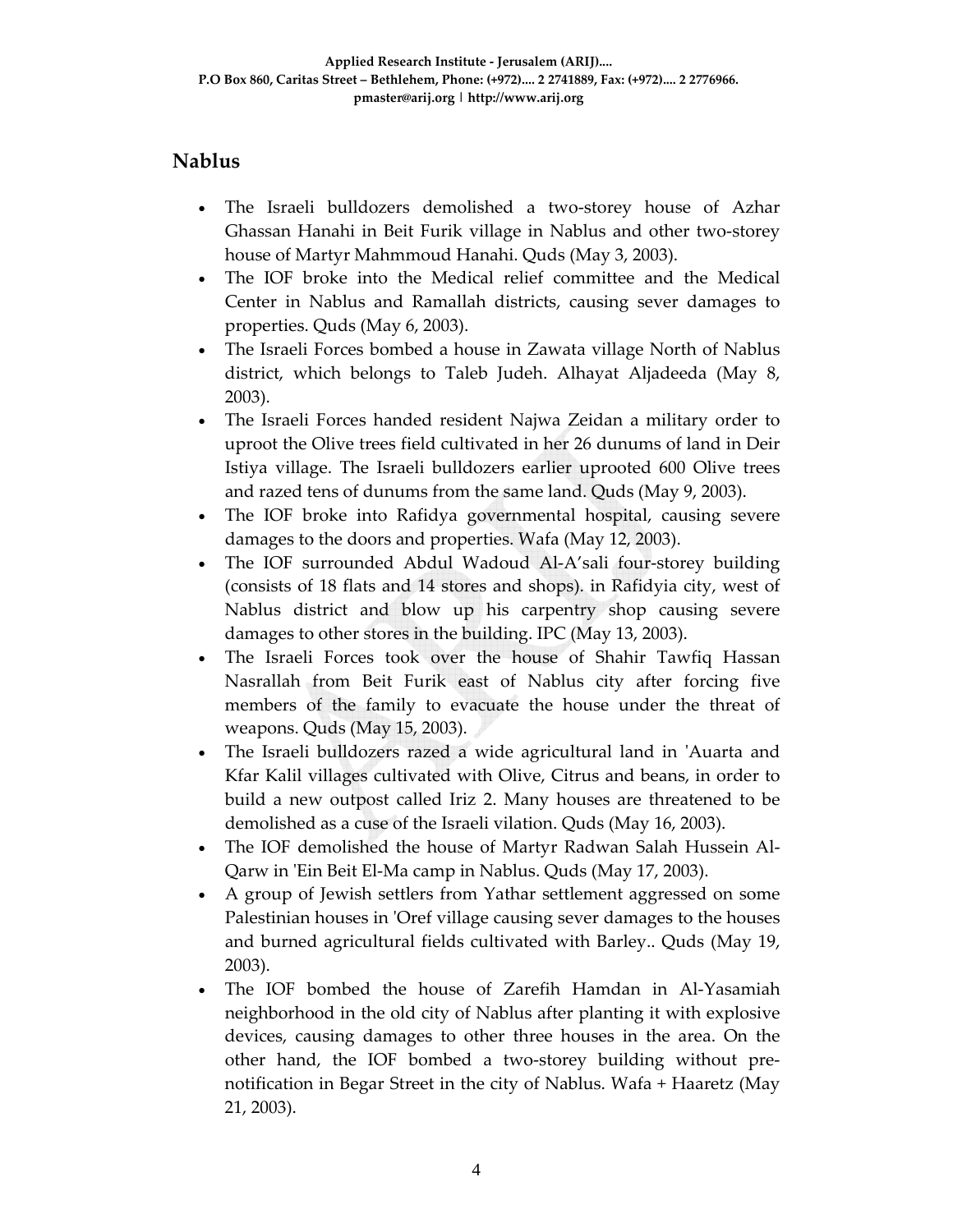- The IOF demolished the houses of Martyrs Said Ramadan and Muhammad Hanahi in Tel and Beit Furik in Nablus district. Quds (May 29, 2003).
- The IOF razed the main road between Talluza and Al‐Bathan villages to the north of Nablus district. Quds (May 31, 2003).

# **Qalqilyah**

• The IOF confiscated 7 dunums of agricultural lands in Habla village in Qalqilyah district at favor of the Separation Wall. In addition, the Israeli bulldozers razed 4 dunums of lands cultivated with Vegetables which belong to Helmi Shuhana. Quds (May 28, 2003).

#### **Hebron**

- The Israeli Authorities handed the Islamic Waqf (Department of the Islamic association). in Hebron military order to close the Department for an unspecified period of time and hindered the employees from reaching their work place. Quds (May 4, 2003).
- The IOF and under heavy barrage of gunfire staged into ʹAqbat Tafuh district west of Hebron city, and bombed a two‐storey house of resident ʹAzam ʹAbed Al‐Muhsen Al‐Qawasmeh after planting it with heavy explosives devices, causing sever damages to the nearby houses. Wafa (May 6, 2003).
- The IOF bombed the house of Martyr Tariq Jawad Abu Sinineh in Gaza area Southeast Hebron city, forcing all the inhabitants to evacuate the house under the threat of weapons. The house is among other five apartments in a 3 storey building which belong to ʹAdel Hafez Abu Sinineh, Muwafaq Abu Sinineh, Hamdi Shahata Abu Sinineh and Shahata Hamdi Abu Sinineh. Quds (May 6, 2003).
- In a report issued by Hebron Municipality, the number of demolished houses in Hebron governorate since the beginning of the second Intifada until this date is 54 house.
- A group of Jewish settlers burned the house of Amina Al‐Bakri located near Kiyat Arbaʹ settlement in Hebron city. Not forgetting to mention that Amina's house was hit before by some settlers living in the same mentioned settlement. Quds (May 12, 2003).
- A group of Jewish settlers from Kharisina settlement east of Hebron city uprooted 100 Vine tree in Al‐Boura area which belong to ʹAbed Al‐ Rahman Sultan. In addition, settlers of Kiryat Arbaʹ and Kharisina settlements stole the fertile soil from lands of resident Hisham 'Abed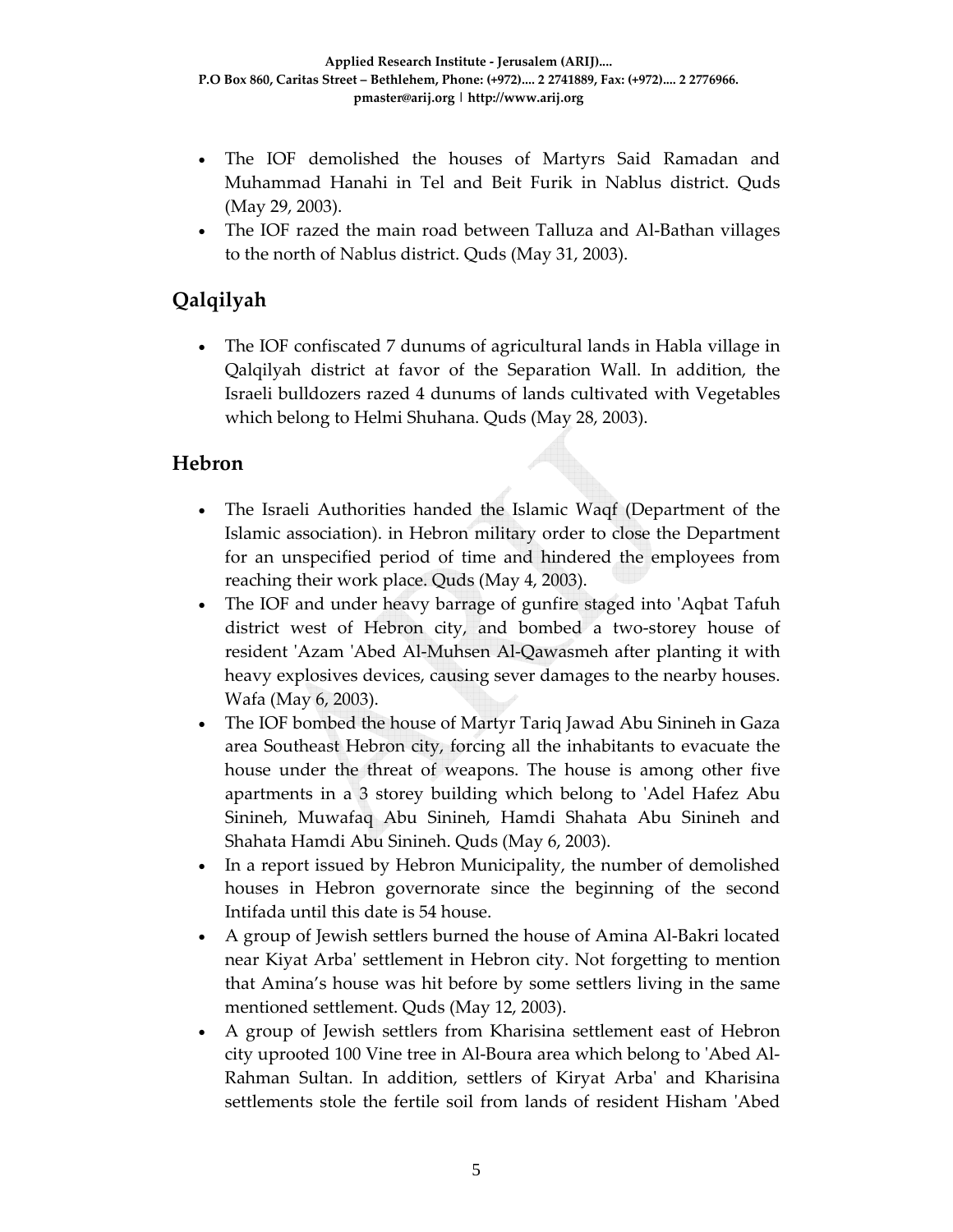Al‐Shakour Jaber who was later prevented from reaching his 150 dunums of land cultivated with Almond trees. Quds (May 12, 2003).

- The Israeli bulldozers razed 50 dunums of lands between Kharisina and Kiryat Arbaʹ settlements to erect a new bypass road. The lands belong to Jaber and Al‐Qmeri families; in addition, the Israeli bulldozers razed 15 dunums of lands in ʹEin Bani Salim area to the north of Kharisina settlement in order to expand the previous mentioned settlement. Quds (May 15, 2003).
- Jewish settlers are still working to construct three buildings in Tel Al-Rumaida in Hebron old city. Quds (May 19, 2003).
- A group of Israeli settlers backed by Israeli Forces burned the house of Nabil Al‐Halabi and destroyed a number of Palestinian houses in Hebron city. Quds (May 19, 2003).
- The IOF bombed a residential building composed of six apartments which belongs to Martyr Jawad Al‐Qawasmeh family in Abu Kateleh neighborhood in Hebron city. Quds (May 20, 2003).
- A number of Israeli Bulldozers razed agricultural lands in Bani Salim district in Hebron city which belongs to Shaker Al‐Hashlamouni. The lands are located between Kiryat Arbaʹ and Kharisena settlements. Quds (May 20, 2003).
- The IOF bombed the house of Martyr Basim Jamal Al‐Takrouri and Martyr Mujahed ʹAbed Al‐Fatah Al‐Jaʹbari in ʹAqbat Tafuh district west of Hebron city causing severe damages to 27 nearby houses. Wafa (May 26, 2003).
- The IOF bombed the house of Martyr Shadi Fayez Al-Batat south of Hebron city in Al-Dahera district after planting it with heavy explosive devices displacing 7 people. Quds (May 28, 2003).
- A group of Jewish settlers from Adoura settlement, west of Hebron city, built eight new outposts under the protection of the Israeli forces on Tarqumiya lands, northwest Hebron. Moreover, The IOF razed 20 dunums in Freha district, east of Tafuh town which belong to Al‐ Khamayseh and Heja families. Wafa (May 29, 2003).
- Two dunums were razed by the Israeli bulldozers in Qaryat Al‐Thur district near Hebron Headquarter, which belongs to 'Abed Al-Fatah ʹAbed Al‐Qader Al‐Saʹid. Quds (May 29, 2003).
- The IOF bombed ʹAbed Al‐Muhsen ʹAbed Al‐Rahem Askafi house in Khalet Al-Sharif in Hebron city after planting it with explosive devices. Alhayat Al‐Jadeeda (May 30, 2003).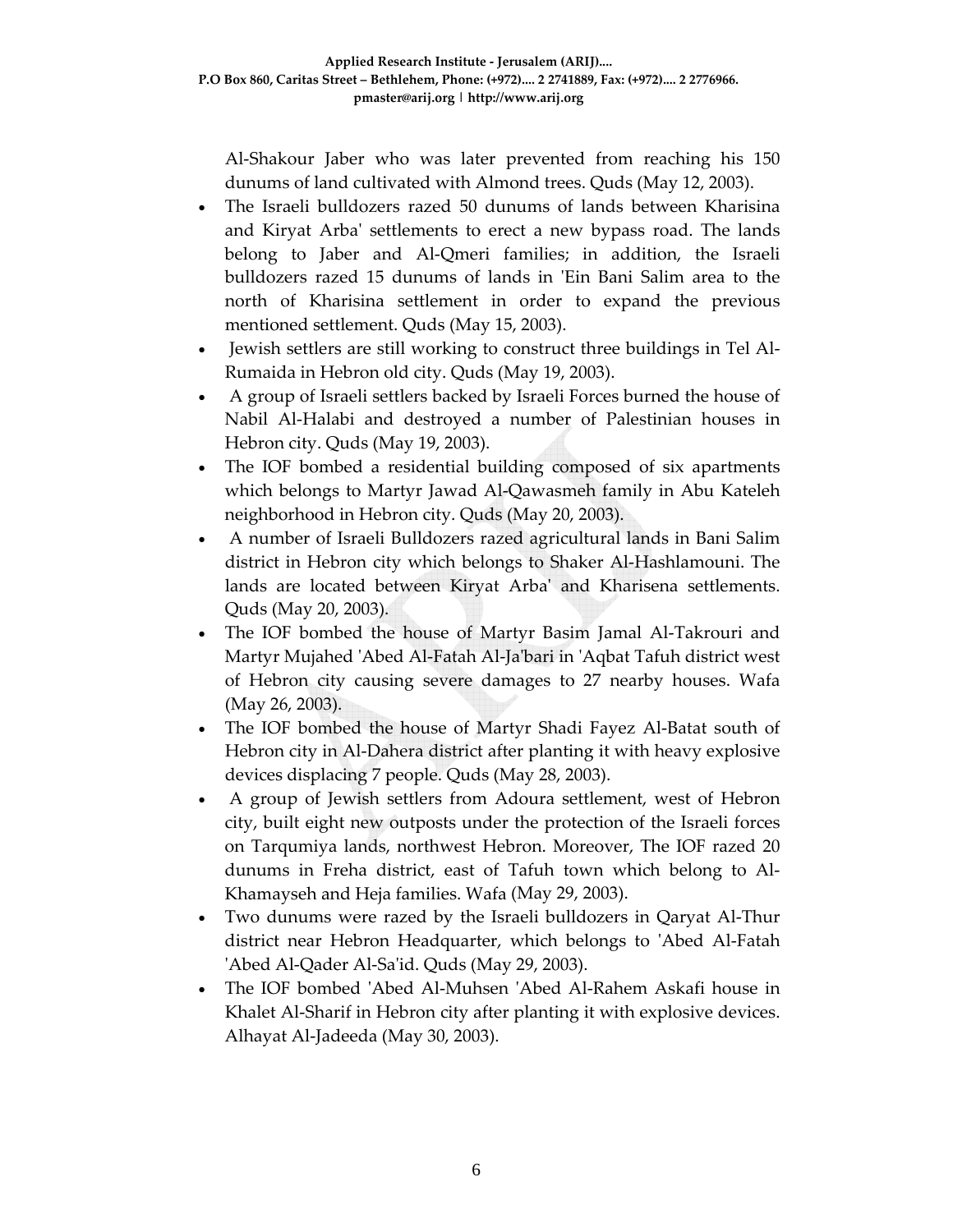## **Bethlehem**

- More than 35 dunums of agricultural lands cultivated with Olive, Vine and Almond trees are threatened to be confiscated for military reasons in Wad Abu Hamra in Hussan village to the west of Bethlehem. Another 30 dunums area expected to be confiscated in Nahhalin village which belong to Muhammad Rashid Jadallah and Jaber family. Wafa (May 1, 2003)..
- The Israeli bulldozers razed more than 50 dunums of agricultural lands in Artas village in Bethlehem to erect a new bypass road that connects Afrat and Goush 'Atzioun settlement in the south with the eastern settlements built on the lands of Beit Sahour, At‐Taʹamira, Abu Ghnaim and Beit Jala cities. Hundreds of Olive trees are threatened to be uprooted due to this military violation. Quds (May 3, 2003).
- The Israeli Forces handed military orders to confiscate a wide area of agricultural lands in Jabal Al‐Dik area in Beit Sahour to erect a new military road of 1300m length and 18‐68m width. As a result, this military order would threaten another 50 dunums of Beit Sahour lands to be confiscated. This violation would isolate Beit Sahour Housing Complex, the same as in the Northern entrance of Bethlehem city where 300 dunums of lands are about to be annexed and isolated. Quds (May 6, 2003).
- The Israeli soldiers broke into The Rapprochement Center in Beit Sahour city and arrested three ISM members working in the office. The Quds (May 10, 2003).
- The Israeli bulldozers continued razing agricultural lands in Hussan and Nahhalin villages to combine them to Betar Ilit settlement. On the other hand, the IOF built a 1200m fence around the agricultural lands in AL‐Masayah district. Quds (May 20, 2003).
- The IDF demolished the house of Sa'ad Naware in Hendaza Mountain to the south of Bethlehem city, turning it to a heap of rubble. Haartez + Wafa (May 21, 2003).

#### **Gaza**

• The Israeli bulldozers demolished a five-storey houses in Al-Shaga'ia neighborhood in Gaza Strip, which belong to Yousif, Khalid and Aiman Abu Hain, causing sever damages to more than 20 other nearby houses. The IOF also demolished the house of Sami Abu Al‐Khar in the same neighborhood. Wafa (May 1, 2003).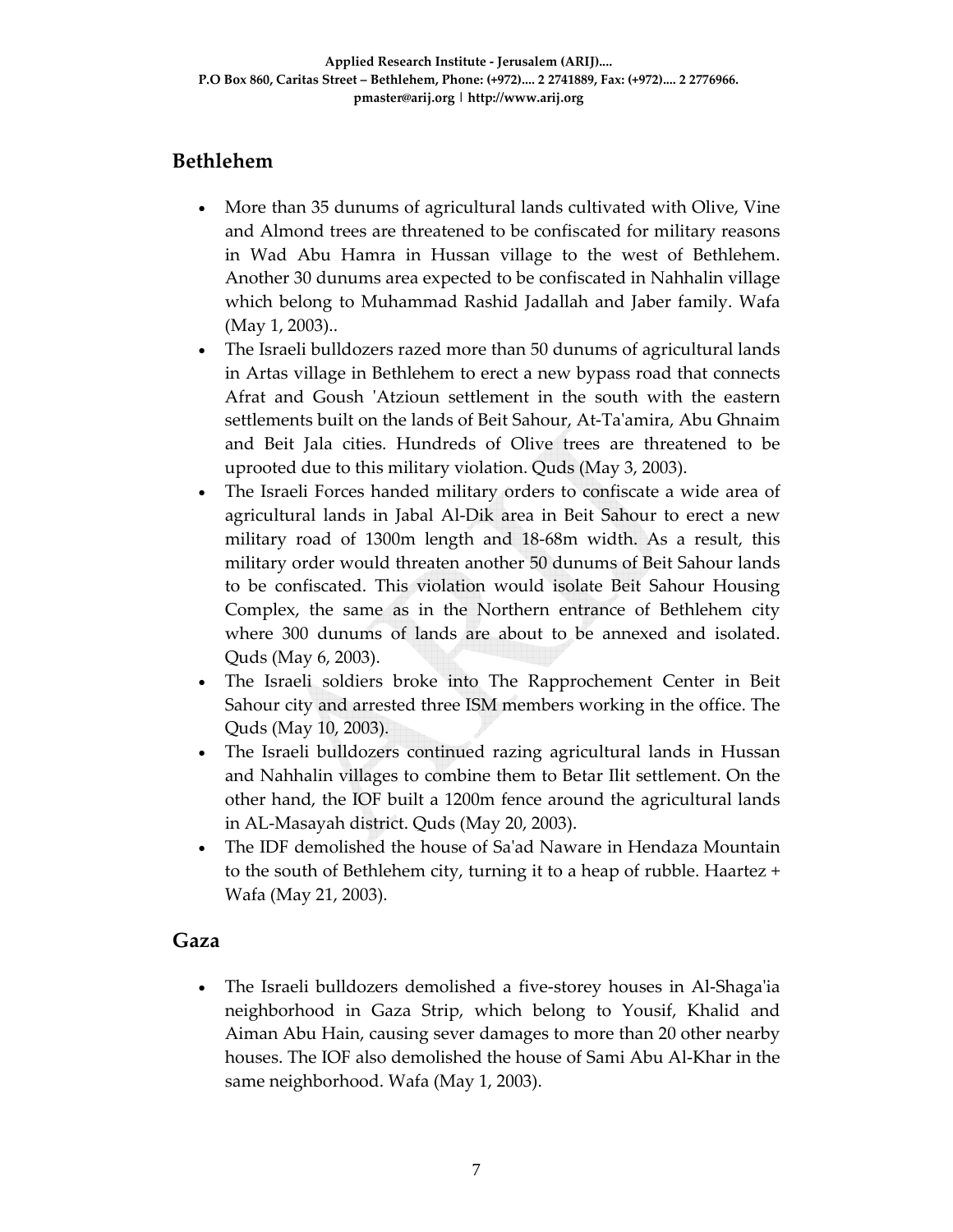- An Israeli military bulldozer, backed by three other tanks advanced deep from a military post close to the Gaza Strip‐Egypt border line towards Al Brazil neighborhood, amid intensive shootings, and demolished three houses owned by Al Sha'er, Zanoon and Al Qutaty families. IPC+WAFA (May 4, 2003).
- The IOF demolished the house of Khalid Mansur Al‐shaʹir in Al‐Salam neighborhood in Rafah. Quds (May 4, 2003).
- The IO bulldozers razed a wide area of agricultural lands cultivated with Olive and Almond trees, east of Khuza'a in Khan Yunis governorate. The lands are owned by Abu Jamʹ family. Quds (May 4, 2003).
- A total of 300 dunums of agricultural lands cultivated with Olive, Wheat, Barley and Almond trees were razed in the last ten days to the east of Khan Yunis in Khuzaʹa district along the Separation Wall line and belong to kdeh, Al‐Najar and Abu Jamʹ families. Quds (May 5, 2003).
- The Israeli bulldozers started razing 50 dunums of agricultural land East of Deir Al‐Balah city, which belong to Abu Issa and Al‐Flit families in order to erect a new military base in the area. Wafa (May 8, 2003).
- Israeli bulldozers staged into Al‐Mahata district east of Deir Al‐Balah and demolished the house of Mustafa Al‐Qarnawe, displacing family members. Quds (May 9, 2003).
- The Israeli bulldozers staged into Deir Al‐Balah area in Gaza Strip and completely demolished seven houses turning them into heap of rubble after forcing the residents to evacuate them under the threat of weapons. Three of the houses are composed of 3 stories. On the other hand the Israeli bulldozers razed tens of dunums of agricultural lands in the same district. Quds (May 10, 2003).
- The Israeli bulldozers razed 20 dunums of agricultural lands cultivated with wheat east of Khuza'a town in the eastern side of Khan Yunis, the lands belong to Al‐Najjar, Abu Rajeleh and Tabash families. Quds (May 11, 2003).
- The IOF demolished the house of Mahmmoud Al‐Zwaidi in Beit Hanun North of Gaza Strip. Quds (May 11, 2003).
- The Israeli bulldozers under the cover of the helicopters staged into Al-Salam neighborhood in Rafah and demolished two houses which belong to Tawfiq At-Thawi and Nassar Al-Sha'ir. In addition the Israeli bulldozers razed more agricultural lands which belong to Musleh Qashta. Wafa (May 12, 2003).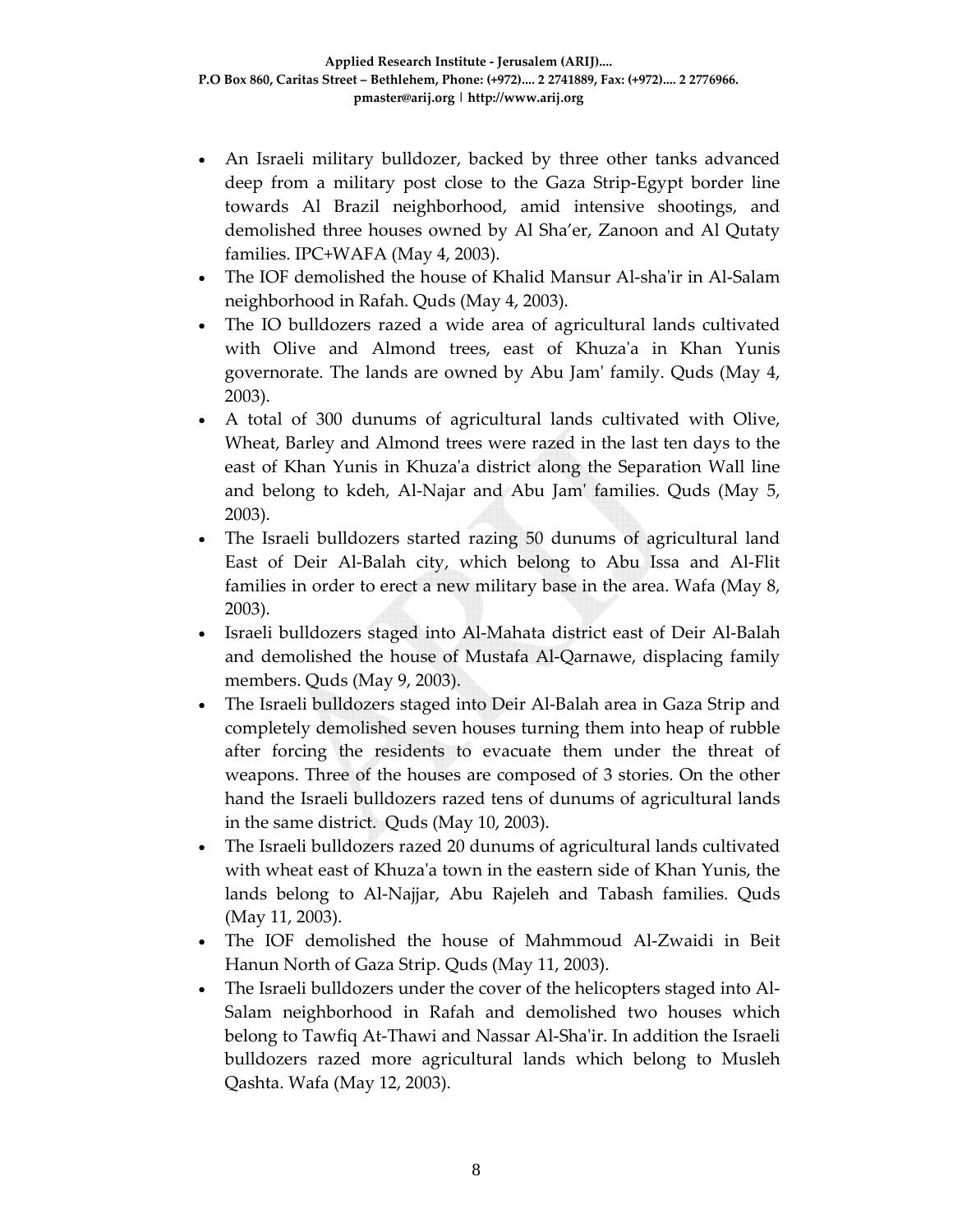- The IOF shelled on some Palestinian houses in Tel El‐Sultan neighborhood Southwest of Rafah governorate causing sever damages to properties. Quds (May 12, 2003).
- More than 700 Olive and Palm trees were uprooted and a wide area of agricultural lands were razed by the Israeli bulldozers in Qizan An Najjar district and Khuza'a town in the Eastern side of Khan Yunis, which belong to Al-Bana, Al-Masri, Sha'th and Al-'Mur. Quds (May 12, 2003).
- The IOF took over the house of ʹAziz Al‐Hadad in al‐Mahata district in Deir Al‐Balah and turned into military. The IOF forced the residents to leave the house under the threat of weapons Wafa (May 13, 2003).
- The Israeli bulldozers staged into Al‐Salam and Al‐Brazil neighborhoods south of Rafah under the cover of the helicopters and completely demolished five houses. Quds (May 13, 2003).
- The Israeli Bulldozers demolished a two‐storey house for Suliman Abu Luz, four‐storey house for Abu Mustafa and another two houses which belong to Abu 'Aker and Abu 'Baideh families, east of Al- Tufah checkpoint west of Khan Yunis governorate. In addition, the IOF took over a four‐storey house and turned them to military barrack after forcing the inhabitants to evacuate the house under the threat of weapons. The houses belong to 'Naiah family. Wafa (May 14, 2003).
- In a report issued by the Palestinian Human rights center, 16,466 dunums of the agricultural lands were razed from the beginning of the second Intifada, in addition 1064 house were demolished causing the displacing of 1421 family in Gaza Strip. Quds (May 14, 2003).
- Israeli Troops handed the resident Muqbel Tawfeq Yousif Sharab a military order to evacuate his housefor it lies close to the Illegal Neviah Dikalem settlement in Al‐Mawasi district in Khan Yunis South of Gaza Strip. Quds (May 14, 2003).
- Two residential buildings and three houses were demolished by the IOF, causing damages to other ten nearby houses in Khan Yunis. Quds (May 15, 2003).
- The Israeli bulldozers staged an incursion into Beit Hanoun and demolished nine houses. IPC (May 15, 2003).
- In Beit Hanon, the Israeli bulldozers demolished five houses which belong to: Yousif El‐Basyouni, Rami Abu Jarad, Ismaʹil Fayad, Mahmmoud Khamis Al‐Shanbawi and Muhammad Nasir. On the other hand the IOF burned some agricultural lands and Plastic houses in Beit Lahiya district. Quds (May 16, 2003).
- The Israeli bulldozers razed the houses of Yousif Bahloul and Nasar El‐ Sha'ir in El-Brazil neighborhood in Rafah. Quds (May 16, 2003).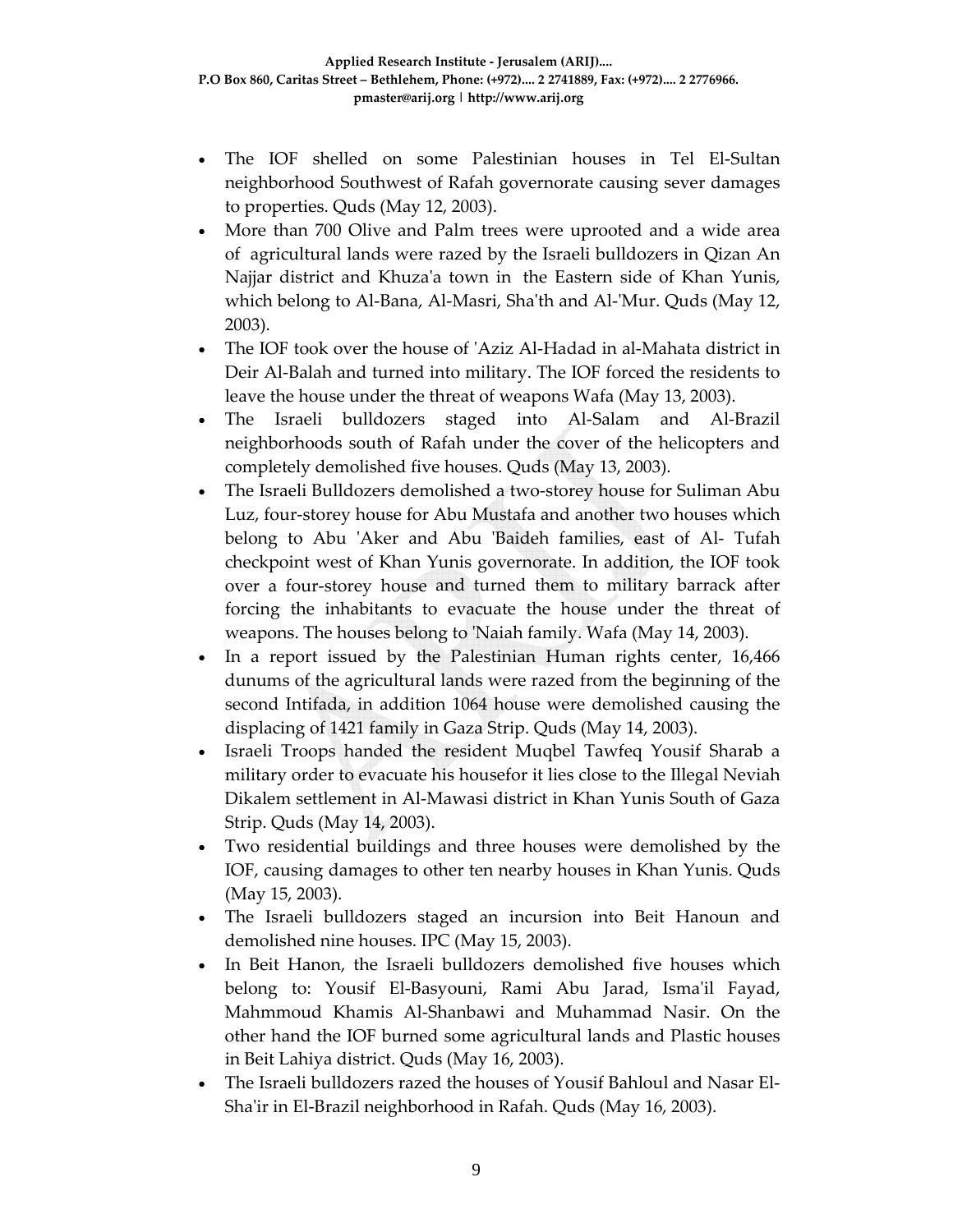- A number of Israeli forces backed by bulldozers, amid heavy intensive shelling, staged into an area near Rafah border and demolished three Palestinian homes. IPC (May 16, 2003).
- The Israeli bulldozers demolished two houses in Beit Hanoun belong to Shahi family causing damages to other three nearby houses. In addition, the Israeli bulldozers razed hundreds of dunums of agricultural lands in the same district. Wafa (May 16, 2003).
- In the Western camp of Khan Yunis, the Israeli Occupation Forces completely demolished 25 houses and another 20 house were partially damaged by this operation and more that 25 families were dispalced. Alhayat Aljadeeda (May 17, 2003).
- The Israeli troops staged an incursion into Rafah city under heavy barrage of gunfire and demolished three houses which belong to: Fathi Abu Zuhri, Talal Abu Yousif and Muhammad Al‐Hams. On the other hand, three Israeli bulldozers razed 30 dunums of agricultural lands cultivated with Wheat, which belong to Qdah, Al‐Najjar and Al‐Brem families in Khuzaʹa town east of Khan Yunis. In another incident, five houses were demolished by the IOF Al‐Mughraqa district and belong to Muqdad, Al‐Haj, Al‐Hasnat, Abu Zʹabeh and Al‐Nezli families. Quds (May 18, 2003).
- The Israeli bulldozers razed 'Abed Allah 'Azam Mosque in Beit Hanun and destroyed the houses of Mustafa, Nasim, Khalil and Ahmad Al‐ Za'anin. On the other hand the Israeli troops demolished four houses in Al‐Shaʹout district in Rafah without pre‐notification. The houses belong to: 'Atef Al-Ghouti, Tal'at Abu Hamra, Suliman Barhum and Mahmmoud Barhum. Quds (May 19, 2003).
- A number of Israeli bulldozers invaded Al‐Farahen district east of Khan Yunis and razed more than 60 dunums of agricultural lands cultivated with Olive, Wheat and Cactus trees and a water line that supplies the lands. Quds (May 20, 2003).
- The IOF demolished eight houses in Beit Hanoun and Rafah districts, to the south and north of Gaza Strip. They also destroyed a Mosque in Al-'Ezba district in Beit Hanuon. On the other hand, the IOF demolished six houses in block (c)., to the south of Rafah near the Egyptian borders. The houses belong to: Samir, Hatim, 'Abed Al-Rahem Barhum, Zuhar, Jihad Al‐Hums and Muhammad Al‐Rekhawi. Quds (May 20, 2003).
- Three houses were razed by the IOF near Salahedeen gate causing severe damages to a number of nearby houses, which belong to Qusta and Al‐Shaʹir families. On the other hand, the IOF razed agricultural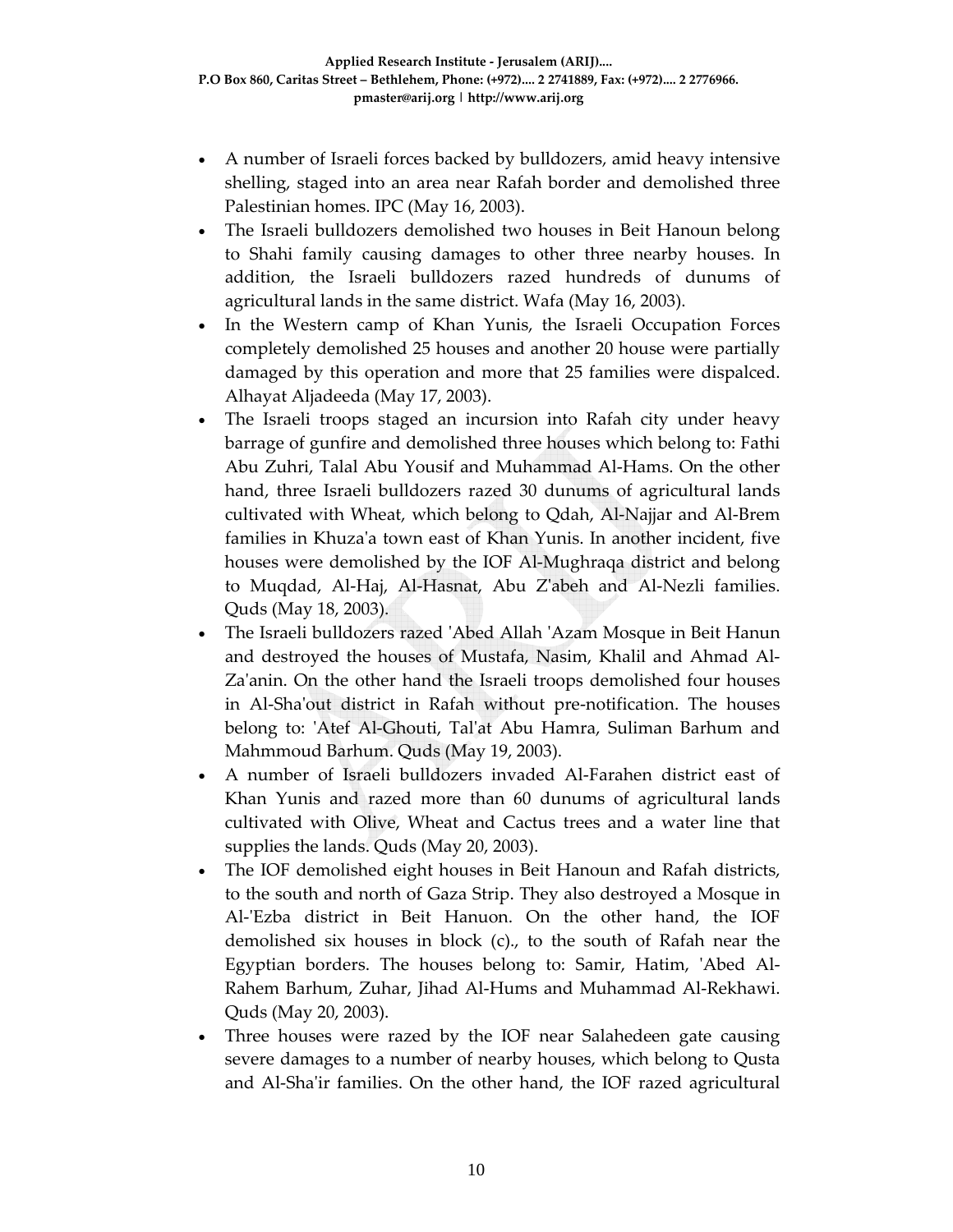lands east of Deir Al‐Balah city and demolished two houses, one of which belongs to Zeina Al-Zra'i. Quds (May 21, 2003).

- Four Israeli bulldozers invaded into Al-Sha'out district southwest Rafah governorate and demolished six houses belong to: Nemir Barhoum, ʹAtiya Barhoum, Turki Al‐Shaʹir, Mahmmoud Abu Zahri, Yousef Al‐Sadoudi and Mahmmoud Kabaja, causing damages to the nearby houses, moreover the Israeli bulldozers razed two dunums of lands cultivated with Olive trees and belongs to Abu Talakh and Al‐ Bardawel families. Wafa (May 21, 2003).
- Two Israeli bulldozers razed a plastic house cultivated with citrus southeast Gaza city and belong to Al-Husani family. Wafa (May 23, 2003).
- The IOF demolished two Cement factories near Beit Hanun city, one of which belongs to Musleh family. On the other hand, the IOF demolished Al‐Amer Cement factory Southeast Gaza city. The total loses are estimated to be 200,000 dollars. Wafa (May 23, 2003).
- Five houses were demolished and more than 300 dunums of agricultural lands cultivated with Olive trees were razed by the Israeli bulldozers in Khuzaʹa town east of Khan Yunis, the lands belong to Kdeh and Al‐Najjar families. Wafa (May 24, 2003).
- The IOF razed 30 dunums of agricultural lands which belong to Al-Husani and Al‐Ghafri families east of Gaza city. Wafa (May 24, 2003).
- Three Israeli bulldozers invaded into the Western district of Rafah and destroyed Zeidan Abu Dhar house turning it into a heap of rubble after forcing its residents to evacuate it under the threat of weapons. Wafa (May 25, 2003).
- The Israeli bulldozers razed 27 dunums of agricultural lands cultivated with Wheat and uprooted more than 100 Olive trees in Khuza'a district east of Khan Yunis. The lands belong to Kdeh family. Wafa (May 25, 2003).
- The Israeli bulldozers invaded 500m into Al‐Birka district and demolished a two‐storey house and razed a wide area of agricultural land cultivated with Wheat and Olive trees which belong to Suliman Abu Shamas. Wafa (May 26, 2003).
- In a report issued by Al-Mezan human rights center, 19 people were killed, 273 houses were demolished and more than 1,634,218m² were razed in beit Hanoun since the beginning of the second Intifada. Quds (May 26, 2003).
- The Israeli bulldozers staged 800m into Qisan an Najjar district southeast Khan Yunis and razed 30 dunums of agricultural land cultivated with Wheat and Barley. In addition the Israeli bulldozers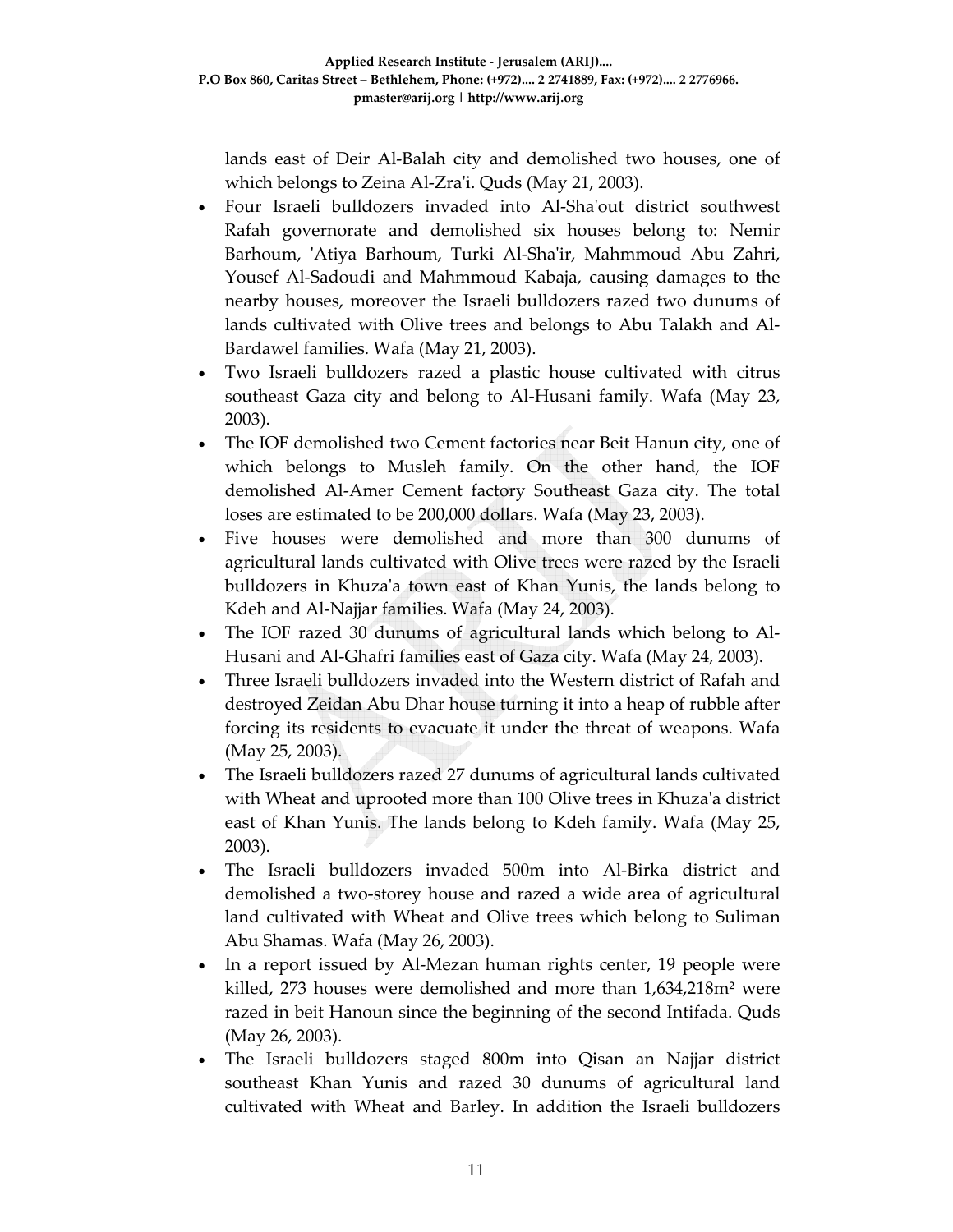uprooted Citrus, Olive and Palm trees which belong to Al‐Najjar and Al‐Shaʹir families. Wafa (May 28, 2003).

- In a report issued by Al-Haq Palestinian Congregation, 900 houses were completely demolished another 2000 were severely damaged damaged since the beginning of the second Itifada. Quds (May 28, 2003).
- Five houses were demolished by the IOF in Tel Zurub district south of Rafah. The houses belong to Dhayer and Zurub families. In addition, the Israeli bulldozers razed a wide area of agricultural lands cultivated with Olive trees, which also belong to Zurub family. Wafa (May 29, 2003).
- The IOF razed a wide area of agricultural lands cultivated with Citrus trees in Beit Lahiya north of Gaza Strip, which belong to Al‐Salosy family. Quds (May 29, 2003).
- The Israeli bulldozers uprooted more than 200 Olive and Palm trees in Qizan An Najjar district southeast f Khan Yunis district and belong to Al‐Shaʹir family. Wafa (May 29, 2003).
- The IOF staged 800m into Qizan nn Najjar district southeast of Khan Yunis and razed a Poultry farm which belongs to Hamdi Al‐Masri. The IOF also razed other areas of agricultural lands which belong to Al‐ Masri and Shaʹth families in the area. Wafa (May 30, 2003).

### **Ramallah**

- The IOF demolished a two-storey house without pre-notification in Beit Sira village to the West of Ramallah district. The house belongs to Haitham Hamdan. Wafa (May 1, 2003).
- The Israeli Occupation Forces took over a house in Beit Anyia town, to the west of Ramallah governorate, after forcing its inhabitants to evacuate the house under the threat of weapons. The house belongs to Wael ʹAzat Muhammad Al‐Hindi. Wafa (May 7, 2003).
- The Israeli Government started building a new Jewish neighborhood "Jenout Beit Ill" composed of 72 Housing units in Beit Ill settlement near Ramallah.
- In a report issued by the Land research Institute in Jerusalem showed that 4583 dunums of agricultural lands were confiscated at favor of the Separation wall and 638 Olive trees were uprooted as a result of this plan. The report also showed that another 300 dunums were razed to erect 2 new bypass roads that will link Rafat village with both Qalandia and Ramallah. On the other hand, 600 dunums cultivated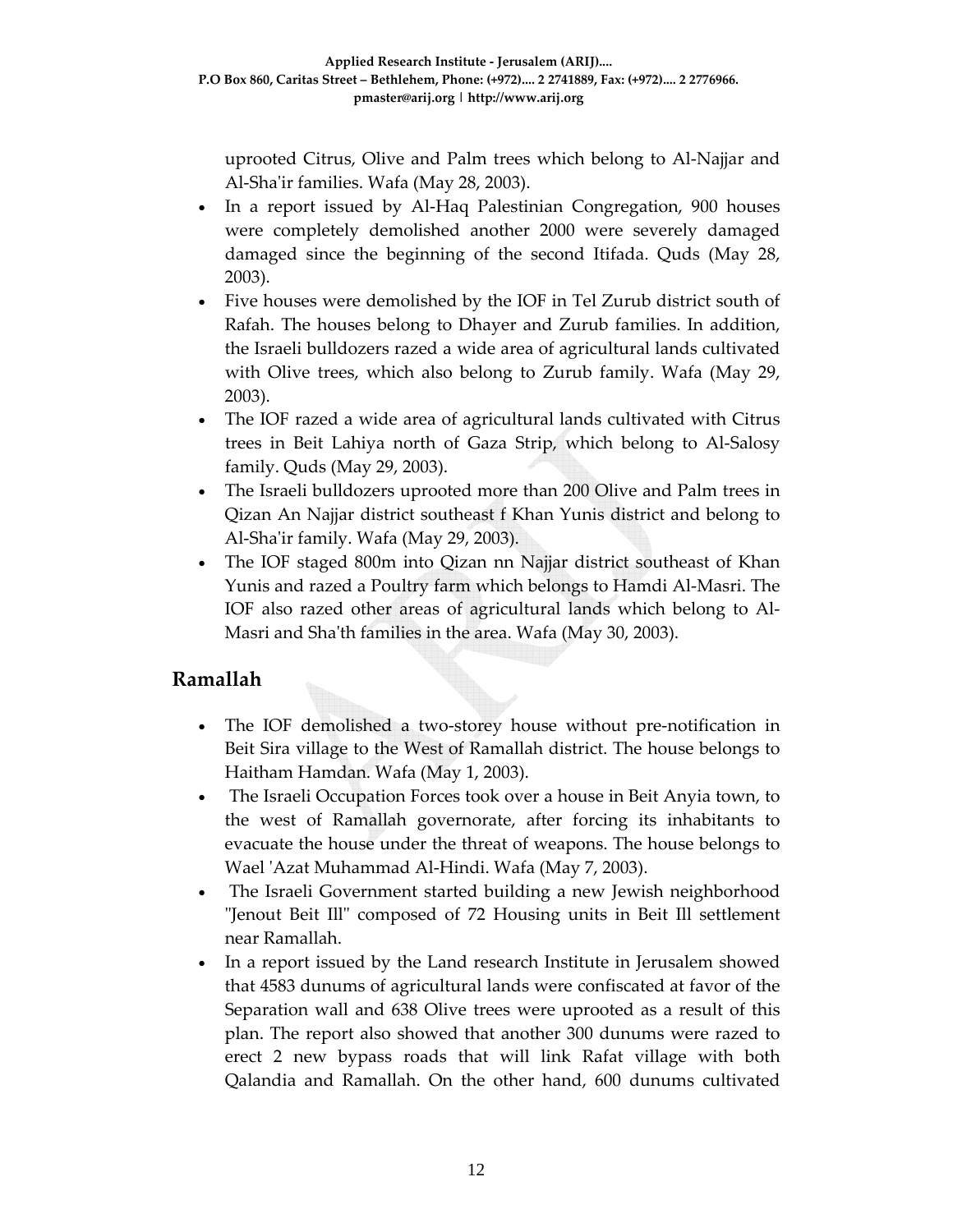with Olive trees were also isolated between the bypass road and the Separation Wall area. Quds (May 10, 2003).

- The Jewish settlers relinquished seven caravans from Ahya neighborhood near Shilo settlement near Turmusʹayya village in Ramallah district. Quds (May 15, 2003).
- A total of 163 checkpoints are still erected on the entries of Palestinian Territories, hindering the ability of Palestinians to live an ordinary life and hampering or freezing their daily activities,. Quds (May 15, 2003).

## **Salfit**

- The Israeli bulldozers bombed the house of Rashid ʹAbed Allah ʹliyan after planting it with heavy explosive devices, displacing its family members and causing severe damages to the nearby houses. The damaged houses belong to Dr. 'Abed Al-Rahim Ar Rabi, Sufian Muhammad Amin, ʹAli ʹAbed Allah ʹLiyan and Raed ʹLiyan. Wafa (May 13, 2003).
- The IOF hindered the landlords from reach their lands in Iskaka and Yasouf villages in Salfit near Arial and Kfouhim settlements , north of Salfit district. Quds (May 16, 2003).

## **Tubas**

- The Israeli troops burned agricultural lands cultivated with Wheat in Al‐Burj and Samra areas in Tubas. Quds (May 18, 2003).
- The IOF bombed a two-storey house of Martyr Heba Daraghma in Tubas after planting it with heavy explosives and forcing the inhabitants to evacuate the house under the threat of weapons. Alhayat Al‐Jadeedah (May 24, 2003).

## **Jericho**

The IOF built a new outpost in Al Jeftlik valleys and forbade any of the residents to enter the area. Quds (May 21, 2003).